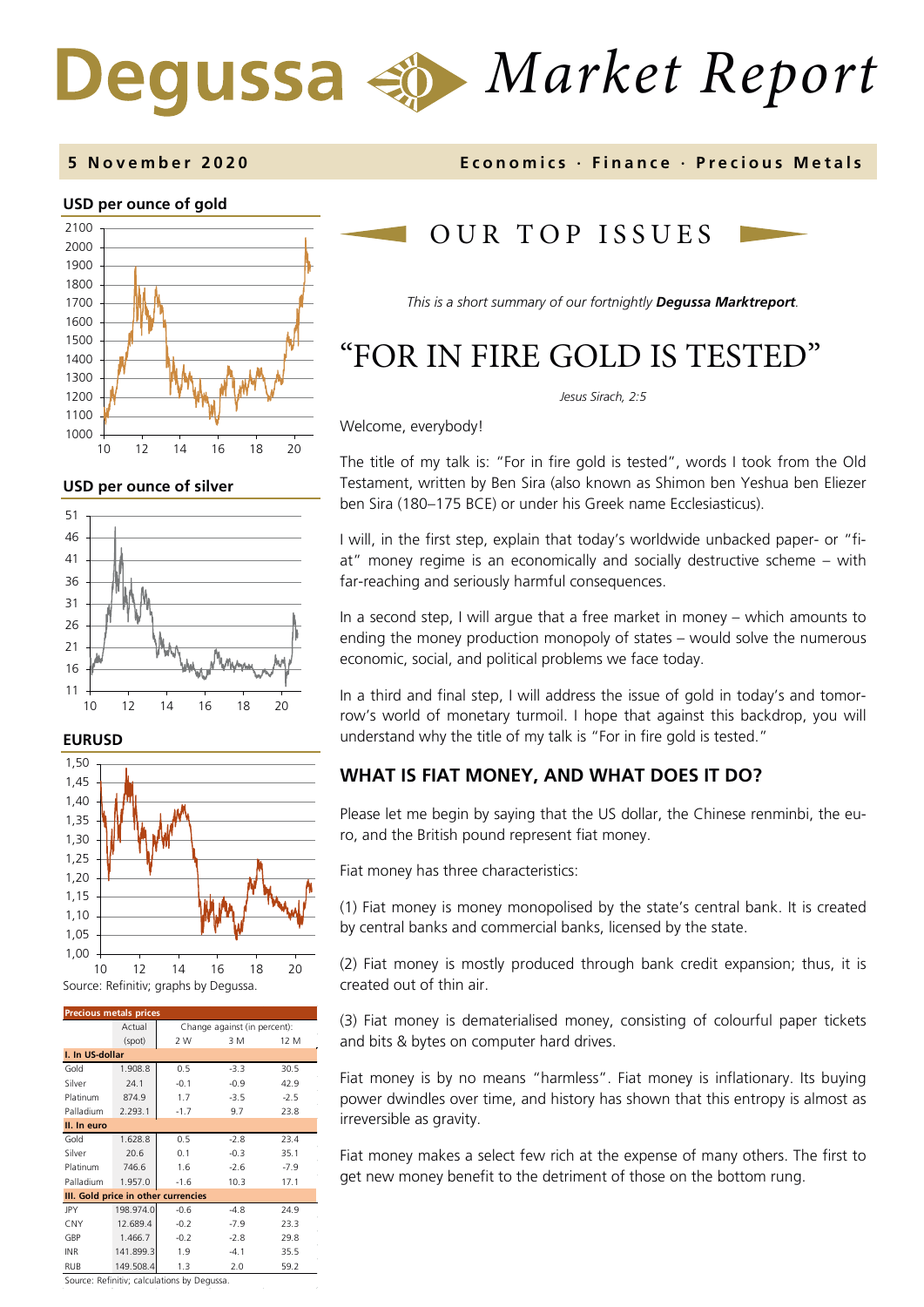



(d) Palladium

15 16 17 18 19 20

600 700



Source: Refinitiv; graphs by Degussa.

What's more, fiat money fosters speculative bubbles and capital misallocations that culminate in crises. This is why economies go through boom and bust cycles.

Fiat money lures states, banks, consumers, and firms into the trap of excessive debt. Sooner or later, borrowers find themselves in a deep hole with no way out.

Fiat money is easy to come by, so the government can finance its adventures and misadventures. Easy money; easy come, easy go. And the government keeps growing as it keeps spending.

As the state expands and grows like weeds in an untended garden, this excessive growth strangles the free market economy, causing production and employment to suffer.

After decades of credit and money creation out of thin air, central banks have built up a colossal debt pyramid. The International Institute for Finance (IIF) estimates that global debt amounted to 331 per cent of global GDP in the first quarter of 2020.

The coronavirus crisis, in particular the politically dictated lockdown crisis, has laid bare the instability of the world's debt-ridden fiat money regime.

Without growth, investors must fear that borrowers might no longer be able to service their debt – and so investors rush to exit the credit market. As credit supply dries up, many borrowers are not in a position to repay maturing loans, nor are they able they obtain new funds.

To prevent the fiat money regime from collapsing in the lockdown crisis, central banks have stepped in, suppressing market interest rates and printing new money to prevent financially overstretched states, banks, and firms from defaulting on their payments. Central banks monetise national debt on a grand scale, hitherto seen only in times of war.

### **MOVING TOWARDS SOCIALISM**

To sit back and think "Well, monetary authorities have successfully bailed out the system, everything will be fine," would be a grave mistake. Because more than ever, central banks are doing severe damage to what little is left of the free market economic system.

Artificially low interest rates and massive amounts of newly created money lead to malinvestment on a grand scale, and under current circumstances, they help to make government even bigger, feeding the growth of the "deep state".

The uncomfortable truth is that the fiat money regime and all political efforts to prevent its collapse lead to semi-socialism or even outright socialism.

And from an economic and historical perspective, we know that any form of socialism does not bode well. It impoverishes people, brings chaos, oppression, and violence.

Furthermore, what should worry all of us is that the fiat money regime is instrumental for those political forces that wish to transform, to reshape the world economy. The "political establishment", the "Davos Elite", for instance,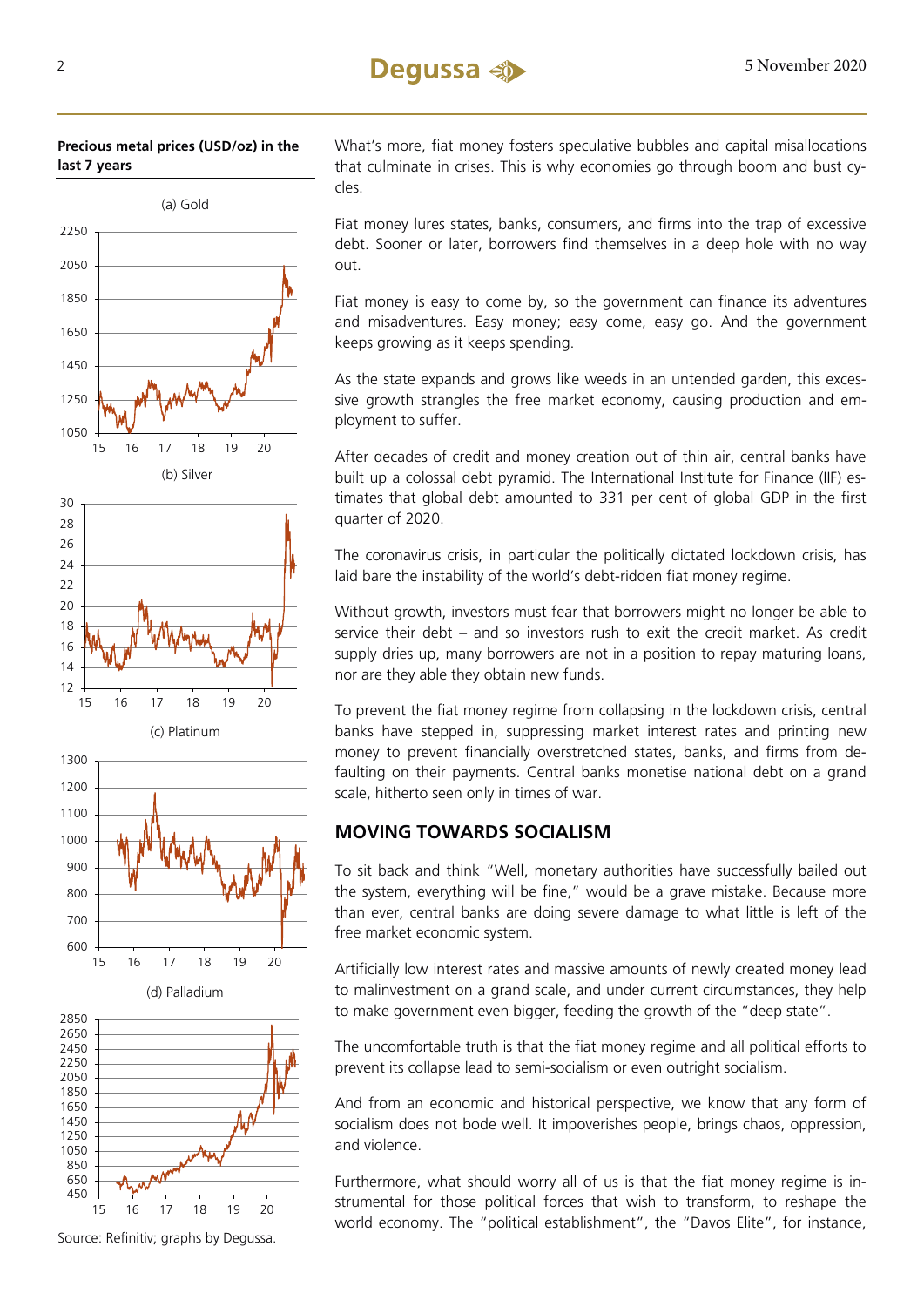

undoubtedly favours fiat money and the erosion of the free-market system it brings – for it increases the possibilities of the state to interfere in people's lives.

In fact, the so-called 'new world order' that progressivists envision – replacing the free market system by a planned economic system, if put into practice – poses a serious threat to the freedom and prosperity of billions of people around the globe.

#### **THE WAY OUT**

With that in mind, I will speak an unsettling truth, which is that if people are coerced into using fiat money, the free economic and societal order will not survive.

What could be the solution? Well, a solution is at hand and, technically speaking, it is quite simple: Open a free market in money!

A free market in money means that everybody has the freedom to choose the kind of money he or she thinks is best.

And everyone has the freedom to offer his or her fellow human beings something that can serve them as money.

But wouldn't that result in monetary chaos? Would the market be flooded with thousands of new monies?

No, it would not! For it is the demand for money, the multiplicity of individual actors, who would decide what will be used as money.

If people can choose freely, it may not take long for a good to emerge that will be used as money not only nationally but internationally – as a universally recognised medium of exchange.

Of course, we wouldn't know what people prefer as money. However, looking into monetary history, there is reason to believe that precious metals, gold and silver, in particular, would be in the race for becoming money. Looking ahead, it could also be a crypto unit. Who knows?

Why aren't people using gold and silver for payment purposes right now? Well, people got used to using US dollar, euro and the like as medium of exchange.

What is more, people are not yet deterred by the chronic "inflation tax" on their money balances, which means that the purchasing power of money decreases over time.

And perhaps even more important: Government taxes – namely value-added taxes and/or capital gains taxes – on precious metals make them uncompetitive against official currencies.

But change is underway. As you may know, quite a few US states (e.g., Texas, Arizona, Utah, and Wyoming, to name a few) have abolished sales taxes and capital gains taxes on precious metals, allowing for a level playing field in terms of alternative monies competing with the US dollar.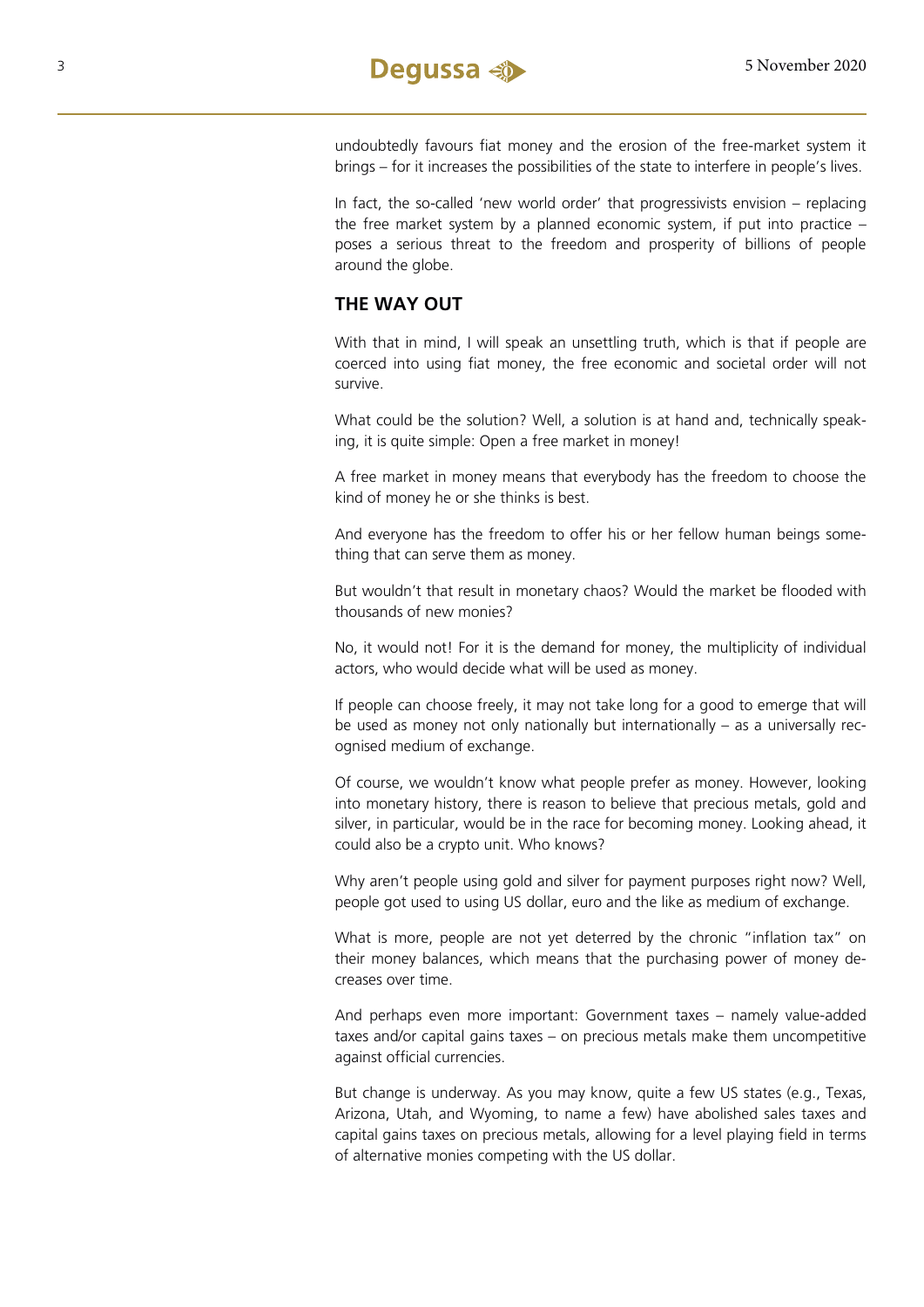

#### **THE CASE FOR GOLD**

Whatever comes out of the current monetary mess, regardless of the twists and turns it may take from here, there is good reason to hold on to physical gold. For fiat money will inevitably bring inflation and economic hardship.

Former Federal Reserve chairman Alan Greenspan summed it up best when he said in 2014:

"Gold is a currency. It is still, by all evidence, a premier currency. No fiat currency, including the dollar, can match it."

Gold is not only the ultimate means of payment. It is also a line of defence against the evils of fiat money. Gold's purchasing power cannot be debased by central banks running the printing presses.

In addition, gold does not carry a credit, or default, risk as bank deposits do.

I dare to assume that gold still represents the ultimate means of payments. For in extreme situations, fiat money might no longer be accepted as money. I believe the chances that gold will always be accepted are excellent.

There are good reasons to believe that gold, given the current state of macroeconomic factors, offers an attractive upside potential – and also provides protection against the effects of increasing turmoil in the world's monetary and economic system.

That said, I would like to side with Ray Dalio, who recently said: "I believe that it would be both risk-reducing and return-enhancing to consider adding gold to one's portfolio."

And that brings me back to the title of my talk, "For in fire gold is tested".

We do not know what the future will bring. But we know, however, that a world of freedom and prosperity needs sound money, that it cannot possibly function without sound money.

Even if you are optimistic that we as a people will overcome current problems, that mankind has the potential to move forward and create a better world, you have good reason to hold gold rather than fiat currencies.

Thank you very much for your attention!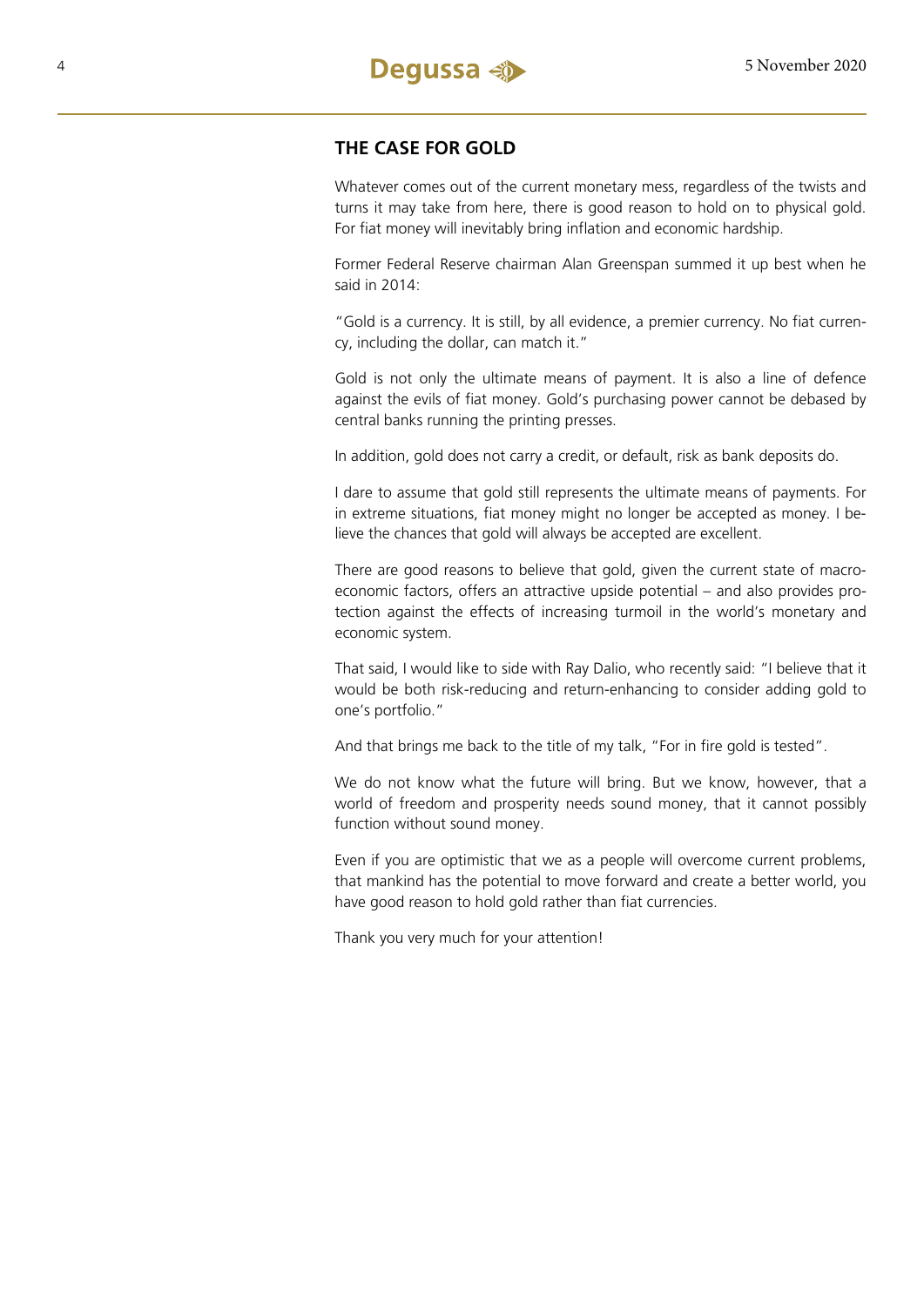### PRECIOUS METALS PRICES

**In US-Dollar per ounce**

|                          |        | Gold   |      | <b>Silver</b> |       | Platinum |        | Palladium |  |
|--------------------------|--------|--------|------|---------------|-------|----------|--------|-----------|--|
| I. Actual                | 1910.9 |        | 24.3 |               | 877.5 |          | 2338.9 |           |  |
| II. Gliding averages     |        |        |      |               |       |          |        |           |  |
| 10 days                  |        | 1897.2 |      | 24.2          |       | 874.3    |        | 2303.9    |  |
| 20 days                  |        | 1900.7 |      | 24.3          |       | 872.7    |        | 2336.4    |  |
| 50 days                  |        | 1915.3 |      | 25.2          |       | 893.4    |        | 2307.7    |  |
| 100 days                 |        | 1893.7 | 23.7 |               | 886.7 |          | 2181.3 |           |  |
| 200 days                 | 1774.1 |        | 19.9 |               | 853.3 |          | 2154.2 |           |  |
|                          |        |        |      |               |       |          |        |           |  |
| III. Estimates, mid 2020 | 2550   |        | 48   |               | 1059  |          | 2066   |           |  |
| (1)                      |        | 33     |      | 98            | 21    |          |        | $-12$     |  |
| <b>Band width</b>        | Low    | High   | Low  | High          | Low   | High     | Low    | High      |  |
|                          | 2310   | 2780   | 43.0 | 53.0          | 823   | 1295     | 1899   | 2299      |  |
| (1)                      | 21     | 45     | 77   | 118           | $-6$  | 48       | $-19$  | $-2$      |  |
| V. Annual averages       |        |        |      |               |       |          |        |           |  |
| 2017                     | 1253   |        | 17.1 |               | 947   |          | 857    |           |  |
| 2018                     | 1268   |        | 15.8 |               | 880   |          | 1019   |           |  |
| 2019                     |        | 1382   |      | 16.1          |       | 862      |        | 1511      |  |

#### **In Euro per ounce**

|                                            |                   | Gold                 |                       | <b>Silver</b>       |                    | <b>Platinum</b>    |                      | Palladium                      |  |
|--------------------------------------------|-------------------|----------------------|-----------------------|---------------------|--------------------|--------------------|----------------------|--------------------------------|--|
| I. Actual                                  |                   | 1628.0               |                       | 20.7                |                    | 747.6              |                      | 1992.6                         |  |
| II. Gliding averages                       |                   |                      |                       |                     |                    |                    |                      |                                |  |
| 10 days                                    |                   | 1613.1               |                       | 20.5                |                    | 743.3              |                      | 1958.6                         |  |
| 20 days                                    |                   | 1615.6               |                       | 20.6                |                    | 741.7              |                      | 1985.8                         |  |
| 50 days                                    |                   | 1625.6               |                       | 21.4                |                    | 758.3              |                      | 1958.8                         |  |
| 100 days                                   |                   | 1623.1               |                       | 20.2                |                    | 759.8              |                      | 1868.6                         |  |
| 200 days                                   |                   | 1565.2               |                       | 17.5                |                    | 753.3              |                      | 1903.2                         |  |
| III. Estimates, mid 2020<br>(1)            |                   | 2300<br>41           |                       | 43<br>110           |                    | 950<br>27          |                      | 1860<br>$-7$                   |  |
| <b>Band width</b><br>(1)                   | Low<br>2080<br>28 | High<br>2510<br>54   | Low<br>30.0<br>$45\,$ | High<br>47.9<br>132 | Low<br>740<br>$-1$ | High<br>1170<br>56 | Low<br>1710<br>$-14$ | High<br>2070<br>$\overline{4}$ |  |
| V. Annual averages<br>2017<br>2018<br>2019 |                   | 1116<br>1072<br>1235 |                       | 15<br>13<br>14      |                    | 844<br>743<br>770  |                      | 760<br>863<br>1350             |  |

Source: Refinitiv; calculations and estimates Degussa. Numbers are rounded.

 $(1)$  On the basis of actual prices.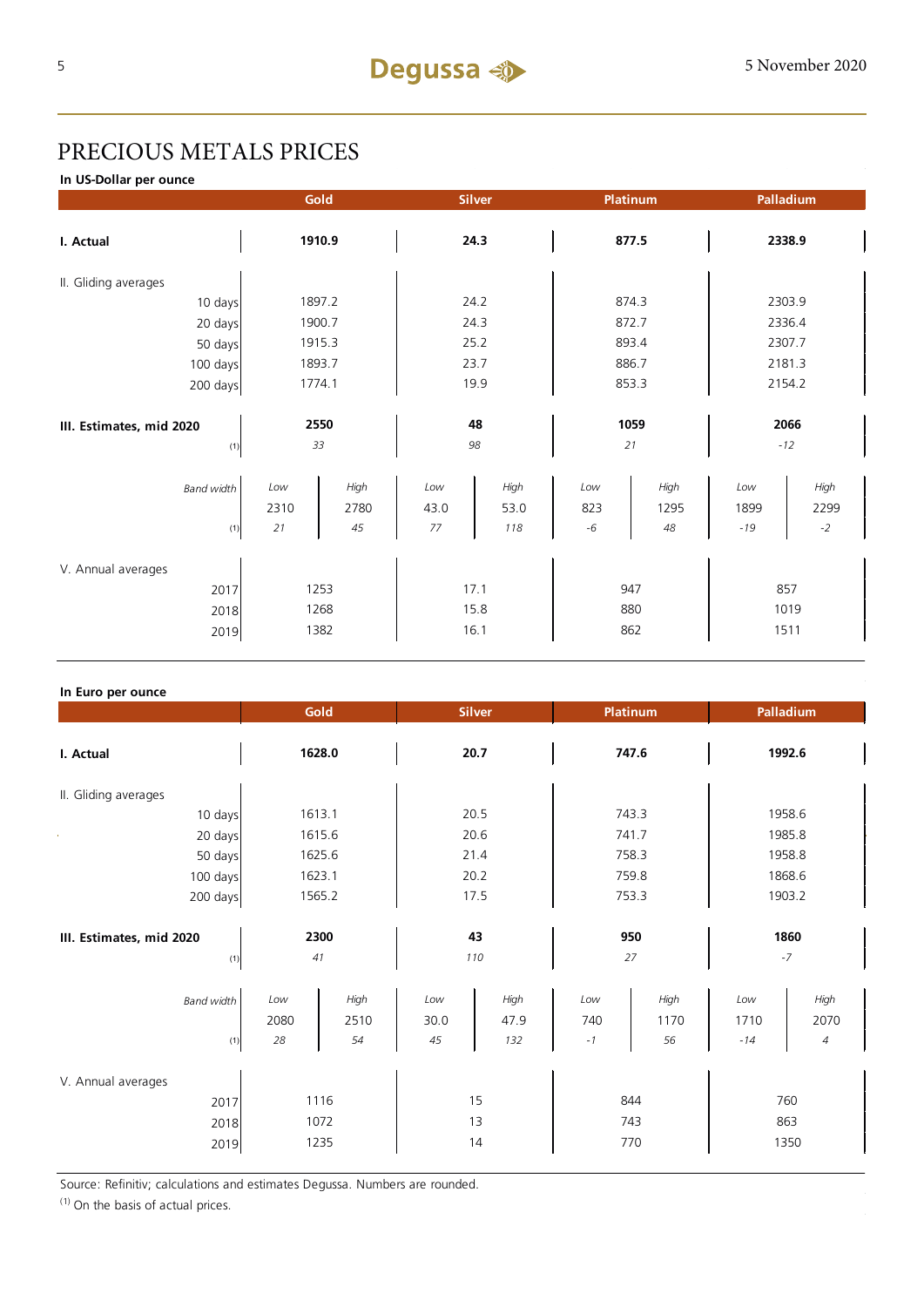### BITCOIN, PERFORMANCE OF VARIOUS ASSET CLASSES

#### **Bitcoin in US dollars**



#### **Performance of stocks, commodities, FX and bonds**

(a) In national currencies (b) In euro



| -100-80 -60 -40 -20 0 20 40 60 80 |                             |
|-----------------------------------|-----------------------------|
|                                   | $\overline{2,1}$            |
|                                   | 23,9                        |
|                                   |                             |
| $-28,9$                           |                             |
| -7,7                              |                             |
| $-2,3$                            |                             |
| $-2,2$                            |                             |
| $-11,5$                           |                             |
| $-63,6$                           |                             |
| $-40,7$                           |                             |
| $-25,1$                           |                             |
|                                   | 21,1                        |
|                                   | 30,4                        |
| $-36,0$                           |                             |
|                                   | 4,5                         |
|                                   | 0,3                         |
|                                   | 6, 5                        |
| $-1,5$                            |                             |
|                                   | 1,2                         |
| $-1,9$                            |                             |
| $-4,0$                            |                             |
|                                   | 6,1                         |
| $-1,6$                            |                             |
|                                   | 2,4                         |
| $-0,2$                            |                             |
|                                   |                             |
|                                   |                             |
|                                   | 3,8                         |
|                                   | 4,0                         |
|                                   | $-15,7$<br>$-2,7$<br>$-5,7$ |

Source: Refinitiv; calculations by Degussa.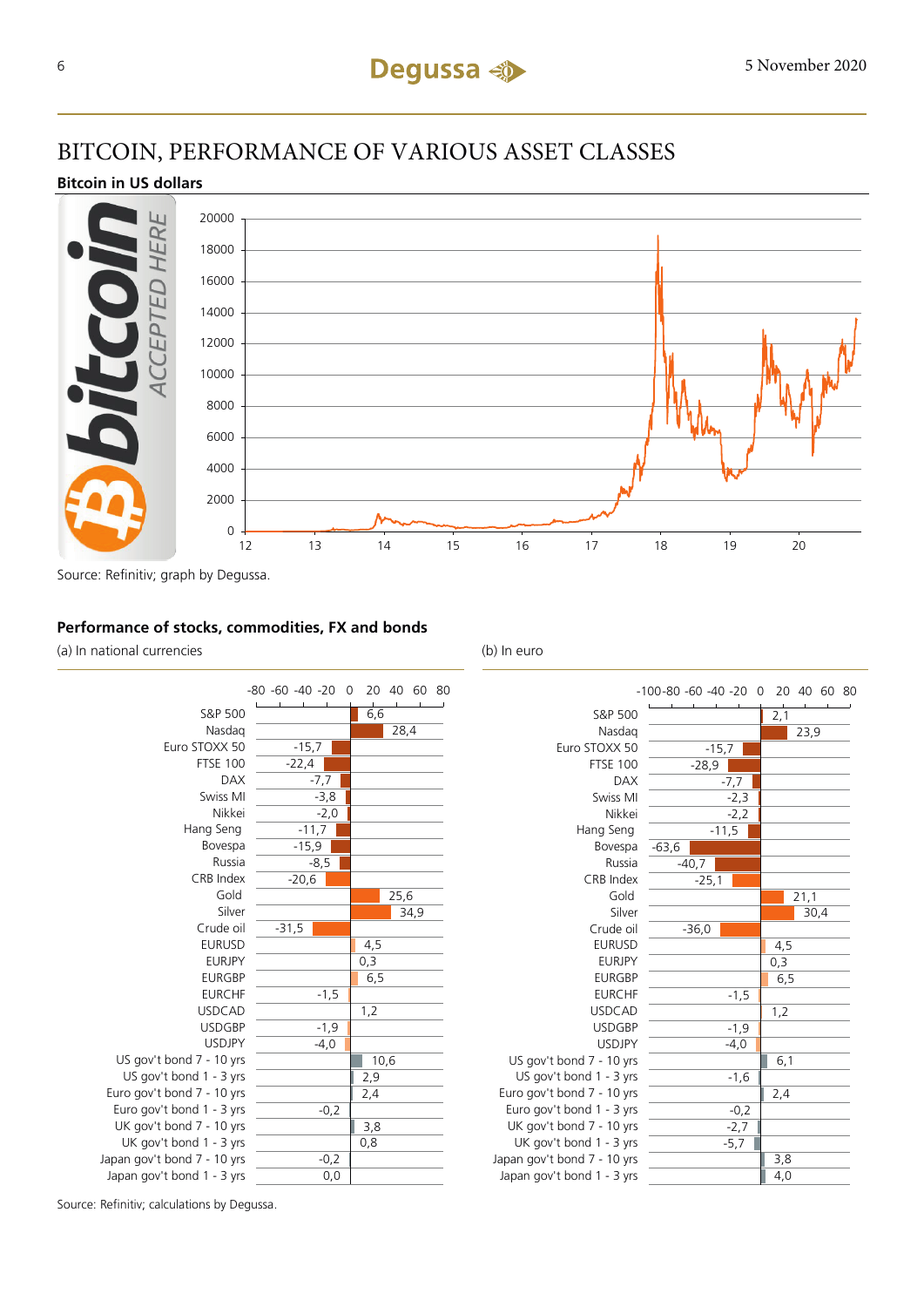### **Articles in earlier issues of the** *Degussa Market Report*

| <i><b>Issue</b></i> | Content                                                                                              |
|---------------------|------------------------------------------------------------------------------------------------------|
| 5 November 2020     | For In Fire Gold Is Tested                                                                           |
| 22 October 2020     | The Policy of Inflating Everything, Not Only The Price Of Gold                                       |
| 8 October 2020      | President Trump Is Good For Gold, Or Isn't He?                                                       |
| 24 September 2020   | Get Physical With Gold                                                                               |
| 10 September 2020   | The Inflation Threat And The Case For Gold                                                           |
| 27 August 2020      | We Need Sound Money To Regain and Defend Our Liberties                                               |
| 13 August 2020      | Gold And Silver Prices Are Set To Trend Even Higher                                                  |
| 30 July 2020        | The Big Short In Official Currencies                                                                 |
| 16 July 2020        | "World Gold Price" Hits A New Record                                                                 |
| 2 July 2020         | Some Things You Need To Know About Money                                                             |
| 4 June 2020         | Gold in Times of Economic Crisis and Social Revolution                                               |
| 20 May 2020         | First the Money Supply Shock, Then the Inflation Shock                                               |
| 7 May 2020          | Be Aware of What Inflation Really Is                                                                 |
| 23 April 2020       | The Undesirable Effects of the Corona-Virus Relief Package                                           |
| 9 April 2020        | The Boom And Bust Theory That Does Not Crash                                                         |
| 26 March 2020       | With Mega Bail Outs, Governments Are The Big Winners                                                 |
| 12 March 2020       | The Truth About Money - Past, Present, Future                                                        |
| 27 February 2020    | Inflation Policy And Its Supporters                                                                  |
| 13 February 2020    | Gold-ETFs Versus Physical Gold: Difference Matters                                                   |
| 30 January 2020     | Do Not Think The Era Of Boom And Bust Has Ended                                                      |
| 23 January 2020     | Bull Markets, No Bubble Markets: Gold And Silver In 2020                                             |
| 19 December 2019    | The Inflation Sham                                                                                   |
| 5 December 2019     | Why the Feared Crash Keeps Us Waiting                                                                |
| 21 November 2019    | Asset Price Inflation and the Price of Gold                                                          |
| 7 November 2019     | <b>ETFs Drive Gold Demand</b>                                                                        |
| 24 October 2019     | The Inflationary Supply Of Unbacked US Dollars And The Price Of Gold                                 |
| 10 October 2019     | Let's Get Physical With Gold And Silver                                                              |
| 26 September 2019   | The US Dollar Beast                                                                                  |
| 12 September 2019   | The Inflationary Tide That Lifts all Boats but One                                                   |
| 29 August 2019      | The Disaster of Negative Interest Rate Policy                                                        |
| 15 August 2019      | The Gold Bull Market Is Back                                                                         |
| 1 August 2019       | Gold And Silver Prices - Get Going!                                                                  |
| 19 July 2019        | Facebook's Fake Money                                                                                |
| 4 July 2019         | It Looks Like A Gold Bull Market, It Feels Like A Gold Bull Market - Maybe It Is A Gold Bull Market? |
| 19 June 2019        | Good Money, Bad Money-And How Bitcoin Fits In                                                        |
| 6 June 2019         | Gold Outshines The US Dollar                                                                         |
| 23 May 2019         | The Boom That Will Have It Coming                                                                    |
| 9 May 2019          | The Crusade Against Risk                                                                             |
| 25 April 2019       | A Sound Investment Rationale for Gold                                                                |
|                     | The Deguses Marktreport (Cerman) and the Deguses Market Benert (English) are available at            |

The Degussa Marktreport (German) and the Degussa Market Report (English) are available at: **www.degussa-goldhandel.de/de/marktreport.aspx**.